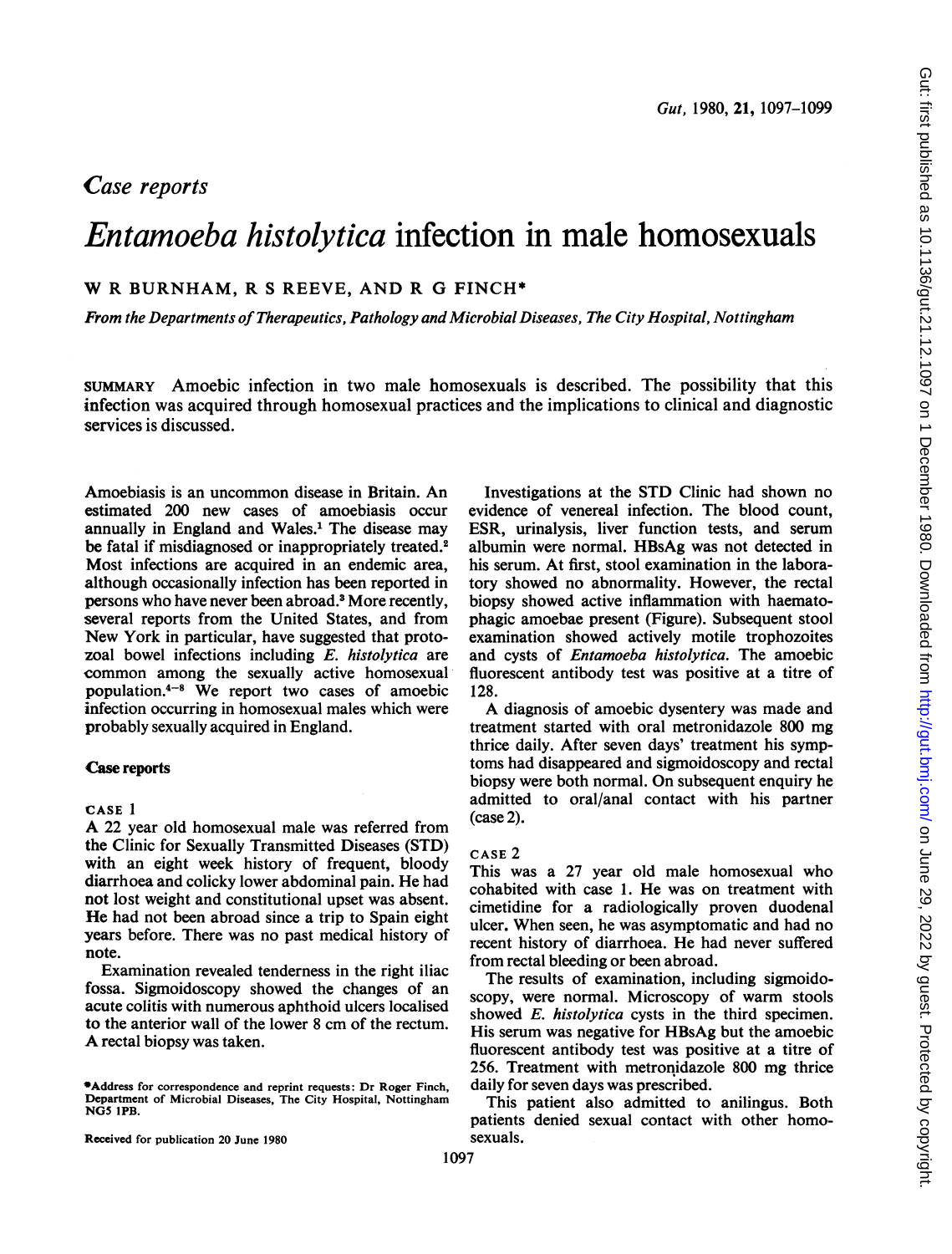

Figure Case 1. Haematoxylin and eosin stained section of the rectal biopsy showing inflammation, mucosal ulceration, and many amoebae containing phagocytosed erythrocytes (RBC). Original magnification  $\times$  385.

# **Discussion**

Although it cannot be proven that these patients acquired their infection sexually, it seems likely. Neither had been abroad recently, both admitted anilingus, and the disease is uncommon in Britain. Recent reports from New York and San Francisco indicate that amoebic and Giardia lamblia infections are common among sexually active homosexuals. $4-8$ Of a selected group of 126 homosexual males  $31.7\%$ were infected with E. histolytica.<sup>5</sup>

If this is found to the same extent in Britain, it will have profound implications. Homosexuals form a substantial proportion of the patients attending STD clinics. Should all these patients be screened, it would be a burden to the microbiological services. Considerable expertise is necessary for the recognition of  $E$ . histolytica cysts and trophozoites in the stool,<sup>3</sup> and serological tests are available only at reference centres. It is apparent that more research is needed to assess the importance of these findings before any definite recommendation can be made with regard to current diagnostic arrangements.

Homosexual patients presenting to gastroenterology clinics with diarrhoea could be misdiagnosed as having inflammatory bowel disease. The use of corticosteroids in such patients can result in fulminant amoebic infection.2 Repeated stool examination may be necessary before the diagnosis is confirmed, as in case 1. It is recommended therefore that the diagnosis of amoebiasis be considered in patients with diarrhoea and abdominal pain who are homosexuals. Examination of stool and serum specimens is advisable before starting treatment with corticosteroids for suspected inflammatory bowel disease. If urgent treatment is essential, metronidazole might be given simultaneously.

Finally, the fact that case 2 was taking cimetidine at the time of diagnosis, a drug which is known to reduce gastric acidity and alter the gastrointestinal microbial flora,<sup>9</sup> is of interest and provokes speculation as to the possible contributory role it may have played in this patient's infection.

The authors wish to thank Dr A L Jeanes, Guy's. Hospital Medical School, London, for assistance